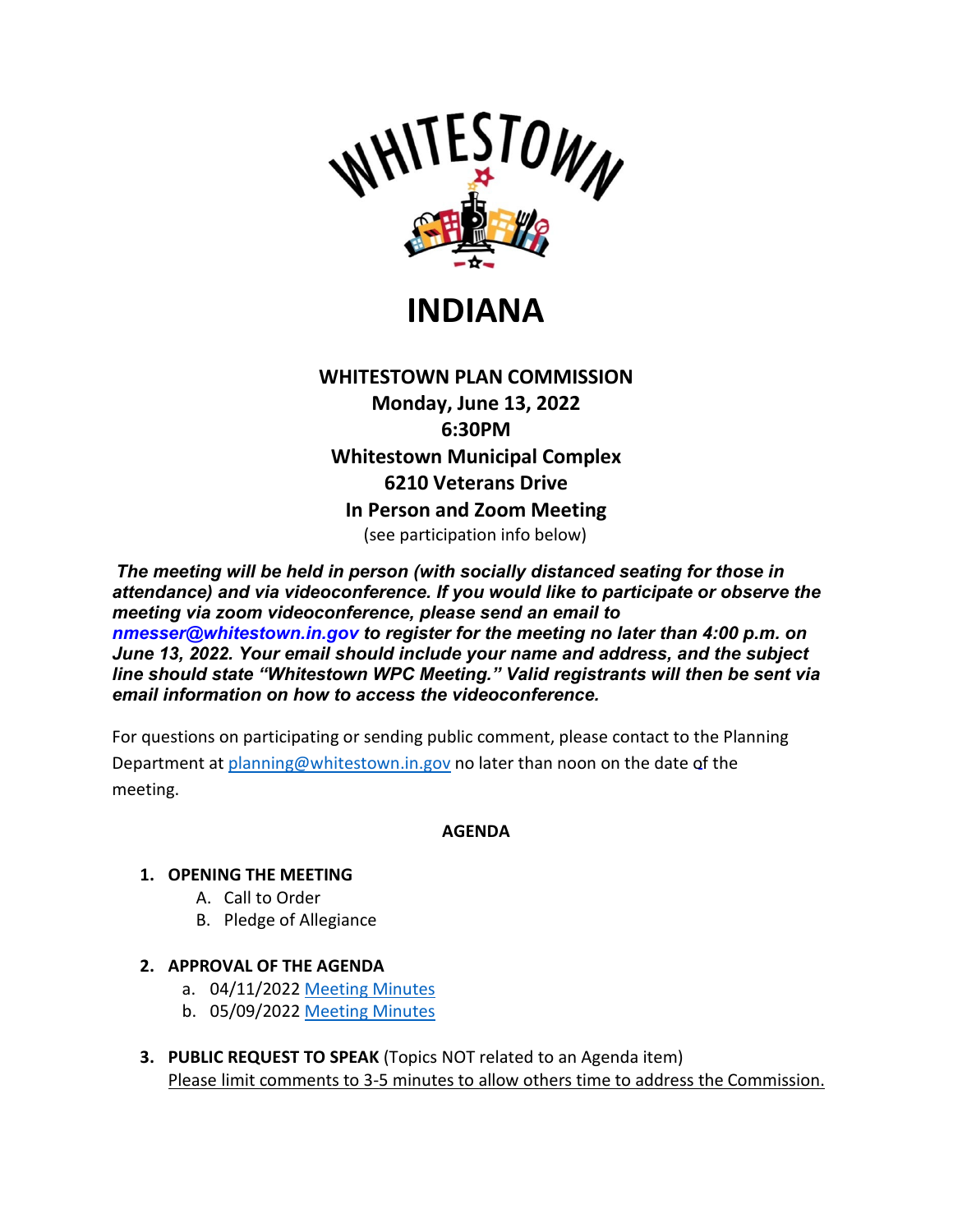#### **4. PRESENTATIONS**

#### **5. UNFINISHED BUSINESS**

#### **6. NEW BUSINESS (public hearing)**

- a. **PC22-032-ZA Zone Amendment Ellis Acres** The petitioner is requesting review of a Zoning Map Amendment to rezone the described area from the General Agriculture (AG) and General Business (GB) Zones to the Planned Unit Development (PUD) Zone. The site in question is approximately 9.97 acres, composed of two parcels, and zoned with the I-65 Overlay Zoning district. The site in question is located on the southwest corner of the intersection of Indianapolis Road and CR 750 S in Whitestown. The applicant is Platinum Properties Management Company, LLC and owner is Ellis Acres, LLC. Staff Report.
- b. **PC22-035-PP Primary Plat Bridle Oaks South** This item will be continued.
- c. **PC22-036-PP Primary Plat Indianapolis Logistics Park NW** The petitioner is requesting review of a Primary Plat to be known as Indianapolis Logistics Park NW. The site in question is located on the south side of CR 500 S in Whitestown. The site is zoned Light Industrial (I-1) and Anson Planned Unit Development (PUD) with the I-65 Overlay on a portion of the site. The petitioner is proposing to subdivide the property into four parcels and a common area on approximately 100.2 acres. The applicant is Ambrose Property Group, LLC on behalf of owners CPF Farms, LLC., Donald R & Virginia Clark, and Gene & Crystal Clark. [Staff Report.](https://whitestown.in.gov/wp-content/uploads/2022/06/PC22-036-PP-Staff-Report.pdf)
- d. **PC22-037-CP Concept Plan Indianapolis Logistics Park NW** The petitioner is requesting review of a Concept Plan to be known as Indianapolis Logistics Park NW. The site in question is located on the south side of CR 500 S in Whitestown. The site is zoned Light Industrial (I-1). The petitioner is proposing to develop four light industrial buildings with associated vehicle and trailer parking on approximately 87.65 acres. The applicant is Ambrose Property Group, LLC on behalf of owners CPF Farms, LLC., Donald R & Virginia Clark, and Gene & Crystal Clark. [Staff Report.](https://whitestown.in.gov/wp-content/uploads/2022/06/PC22-037-CP-Staff-Report.pdf)
- e. **PC22-038-CP Concept Plan IWIS Whitestown Site 1** The petitioner is requesting review of a Concept Plan to be known as Whitestown Site 1 IWIS. The site in question is located on the east side of CR 450 E in Whitestown. The site is zoned Light Industrial (I-1). The petitioner is proposing to develop a building for light industrial manufacturing use and associated parking on approximately 11.32 acres. The applicant and owner is IWIS Drive Systems, LLC. [Staff Report.](https://whitestown.in.gov/wp-content/uploads/2022/06/PC22-038-CP-Staff-Report.pdf)
- f. **PC22-039-DP Development Plan IWIS Whitestown Site 1** The petitioner is requesting review of a Development Plan to be known as Whitestown Site 1 IWIS. The site in question is located on the east side of CR 450 E in Whitestown. The site is zoned Light Industrial (I-1). The petitioner is proposing to develop a building for light industrial manufacturing use and associated parking on approximately 11.32 acres. The applicant and owner is IWIS Drive Systems, LLC. [Staff Report.](https://whitestown.in.gov/wp-content/uploads/2022/06/PC22-039-DP-Staff-Report.pdf)